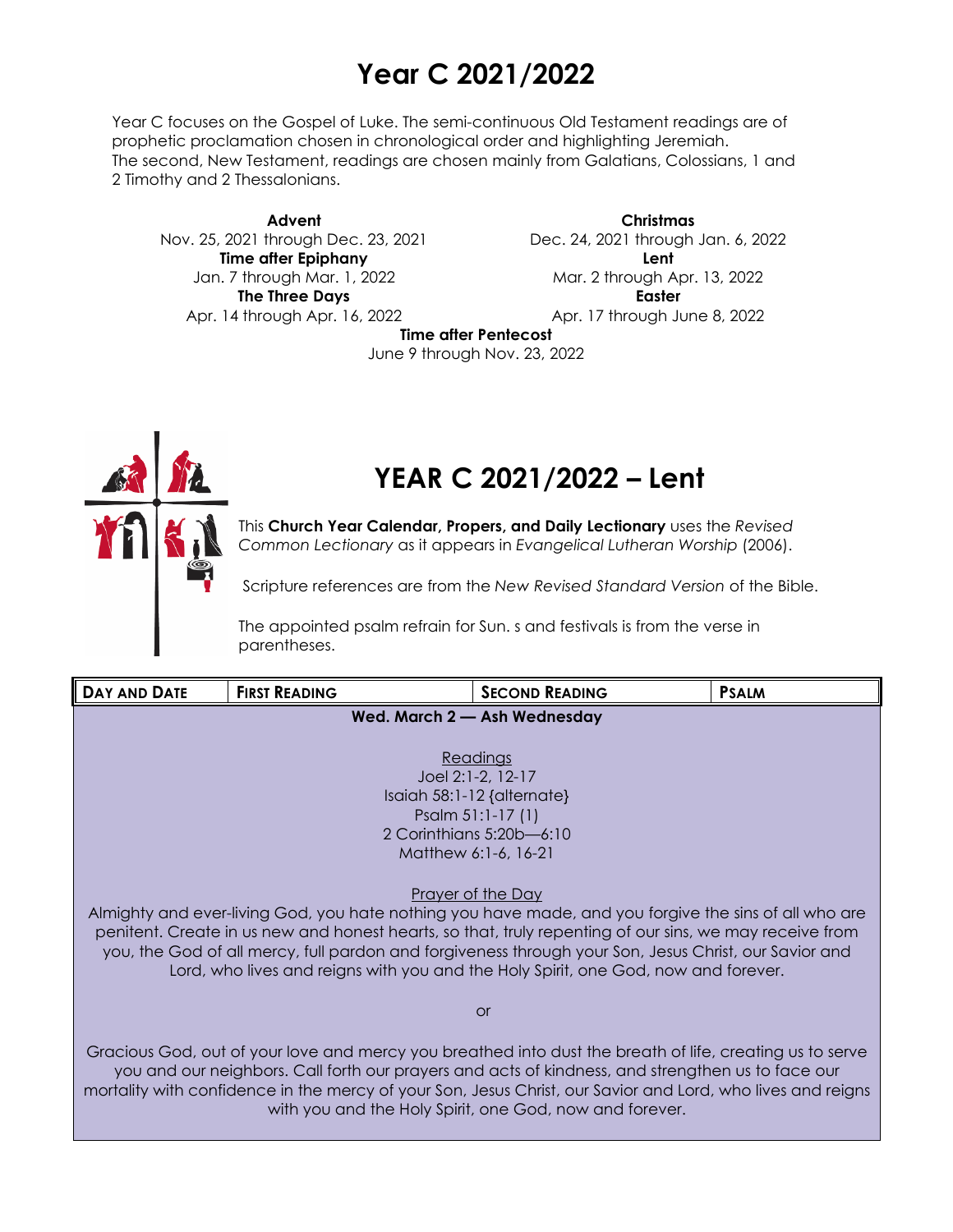| <b>Gospel Acclamation</b>                                                                                |                                                                                                           |                                                                  |                           |  |  |
|----------------------------------------------------------------------------------------------------------|-----------------------------------------------------------------------------------------------------------|------------------------------------------------------------------|---------------------------|--|--|
| Return to the I LORD, your God,                                                                          |                                                                                                           |                                                                  |                           |  |  |
| who is gracious and merciful, slow to anger, and abounding in I steadfast love. (Joel 2:13)              |                                                                                                           |                                                                  |                           |  |  |
|                                                                                                          | Color: Purple                                                                                             |                                                                  |                           |  |  |
| Thu $-$ Mar 3                                                                                            | Exodus 5:10-23                                                                                            | Acts 7:30-34                                                     | Psalm 91:1-2, 9-16        |  |  |
| Fri - Mar 4                                                                                              | Exodus 6:1-13                                                                                             | Acts 7:35-42                                                     | Psalm 91:1-2, 9-16        |  |  |
| $Sat - Mar 5$                                                                                            | Ecclesiastes 3:1-8                                                                                        | John 12:27-36                                                    | Psalm 91:1-2, 9-16        |  |  |
|                                                                                                          |                                                                                                           | Sun. Mar. 6 - First Sunday in Lent                               |                           |  |  |
|                                                                                                          |                                                                                                           |                                                                  |                           |  |  |
|                                                                                                          |                                                                                                           | Readings                                                         |                           |  |  |
|                                                                                                          |                                                                                                           | Deuteronomy 26:1-11                                              |                           |  |  |
|                                                                                                          |                                                                                                           | Psalm 91:1-2, 9-16 (11)                                          |                           |  |  |
|                                                                                                          |                                                                                                           | Romans 10:8b-13                                                  |                           |  |  |
|                                                                                                          |                                                                                                           | Luke 4:1-13                                                      |                           |  |  |
|                                                                                                          |                                                                                                           |                                                                  |                           |  |  |
|                                                                                                          |                                                                                                           | <b>Prayer of the Day</b>                                         |                           |  |  |
|                                                                                                          | O Lord God, you led your people through the wilderness and brought them to the promised land. Guide       |                                                                  |                           |  |  |
|                                                                                                          | us now, so that, following your Son, we may walk safely through the wilderness of this world toward the   |                                                                  |                           |  |  |
|                                                                                                          | life you alone can give, through Jesus Christ, our Savior and Lord, who lives and reigns with you and the |                                                                  |                           |  |  |
|                                                                                                          |                                                                                                           | Holy Spirit, one God, now and forever.                           |                           |  |  |
|                                                                                                          |                                                                                                           |                                                                  |                           |  |  |
|                                                                                                          |                                                                                                           | <b>Gospel Acclamation</b><br>One does not live by I bread alone, |                           |  |  |
|                                                                                                          | but by every word that comes from the I mouth of God. (Matt. 4:4)                                         |                                                                  |                           |  |  |
|                                                                                                          |                                                                                                           |                                                                  |                           |  |  |
|                                                                                                          |                                                                                                           | Color: Purple                                                    |                           |  |  |
| Mon-Mar 7                                                                                                | 1 Chronicles 21:1-17                                                                                      | 1 John 2:1-6                                                     | Psalm 17                  |  |  |
| Tue $-$ Mar 8                                                                                            | Zechariah 3:1-10                                                                                          | 2 Peter 2:4-21                                                   | Psalm 17                  |  |  |
| Wed-Mar 9                                                                                                | Job 1:1-22                                                                                                | Luke 21:34-22:6                                                  | Psalm 17                  |  |  |
| Thu $-$ Mar 10                                                                                           | Genesis 13:1-7, 14-18                                                                                     | Philippians 3:2-12                                               | Psalm 27                  |  |  |
| Fri - Mar 11                                                                                             | Genesis 14:17-24                                                                                          | Philippians 3:17-20                                              | Psalm 27                  |  |  |
| $Sat - Mar 12$                                                                                           | Psalm 118:26-29                                                                                           | Matthew 23:37-39                                                 | Psalm 27                  |  |  |
|                                                                                                          |                                                                                                           | Sun. Mar. 13 - Second Sunday in Lent                             |                           |  |  |
|                                                                                                          |                                                                                                           |                                                                  |                           |  |  |
|                                                                                                          |                                                                                                           | Readings                                                         |                           |  |  |
|                                                                                                          |                                                                                                           | Genesis 15:1-12, 17-18                                           |                           |  |  |
|                                                                                                          |                                                                                                           | Psalm 27 (5)                                                     |                           |  |  |
|                                                                                                          |                                                                                                           | Philippians 3:17-4:1                                             |                           |  |  |
|                                                                                                          |                                                                                                           | Luke 13:31-35                                                    |                           |  |  |
|                                                                                                          |                                                                                                           |                                                                  |                           |  |  |
| <b>Prayer of the Day</b>                                                                                 |                                                                                                           |                                                                  |                           |  |  |
|                                                                                                          | God of the covenant, in the mystery of the cross you promise everlasting life to the world. Gather all    |                                                                  |                           |  |  |
| peoples into your arms, and shelter us with your mercy, that we may rejoice in the life we share in your |                                                                                                           |                                                                  |                           |  |  |
| Son, Jesus Christ, our Savior and Lord, who lives and reigns with you and the Holy Spirit, one God, now  |                                                                                                           |                                                                  |                           |  |  |
| and forever.                                                                                             |                                                                                                           |                                                                  |                           |  |  |
|                                                                                                          |                                                                                                           |                                                                  |                           |  |  |
| <b>Gospel Acclamation</b><br>The Son of Man must be I lifted up,                                         |                                                                                                           |                                                                  |                           |  |  |
| that whoever believes in him may have e- I ternal life. (John 3:14-15)                                   |                                                                                                           |                                                                  |                           |  |  |
|                                                                                                          |                                                                                                           |                                                                  |                           |  |  |
| Color: Purple                                                                                            |                                                                                                           |                                                                  |                           |  |  |
| Mon $-$ Mar 14                                                                                           | Exodus 33:1-6                                                                                             | Romans 4:1-12                                                    | Psalm 105:1-15 [16-41] 42 |  |  |
| Tue $-$ Mar 15                                                                                           | Numbers 14:10b-24                                                                                         | 1 Corinthians 10:1-13                                            | Psalm 105:1-15 [16-41] 42 |  |  |
| Wed-Mar 16                                                                                               | 2 Chronicles 20:1-22                                                                                      | Luke 13:22-31                                                    | Psalm 105:1-15 [16-41] 42 |  |  |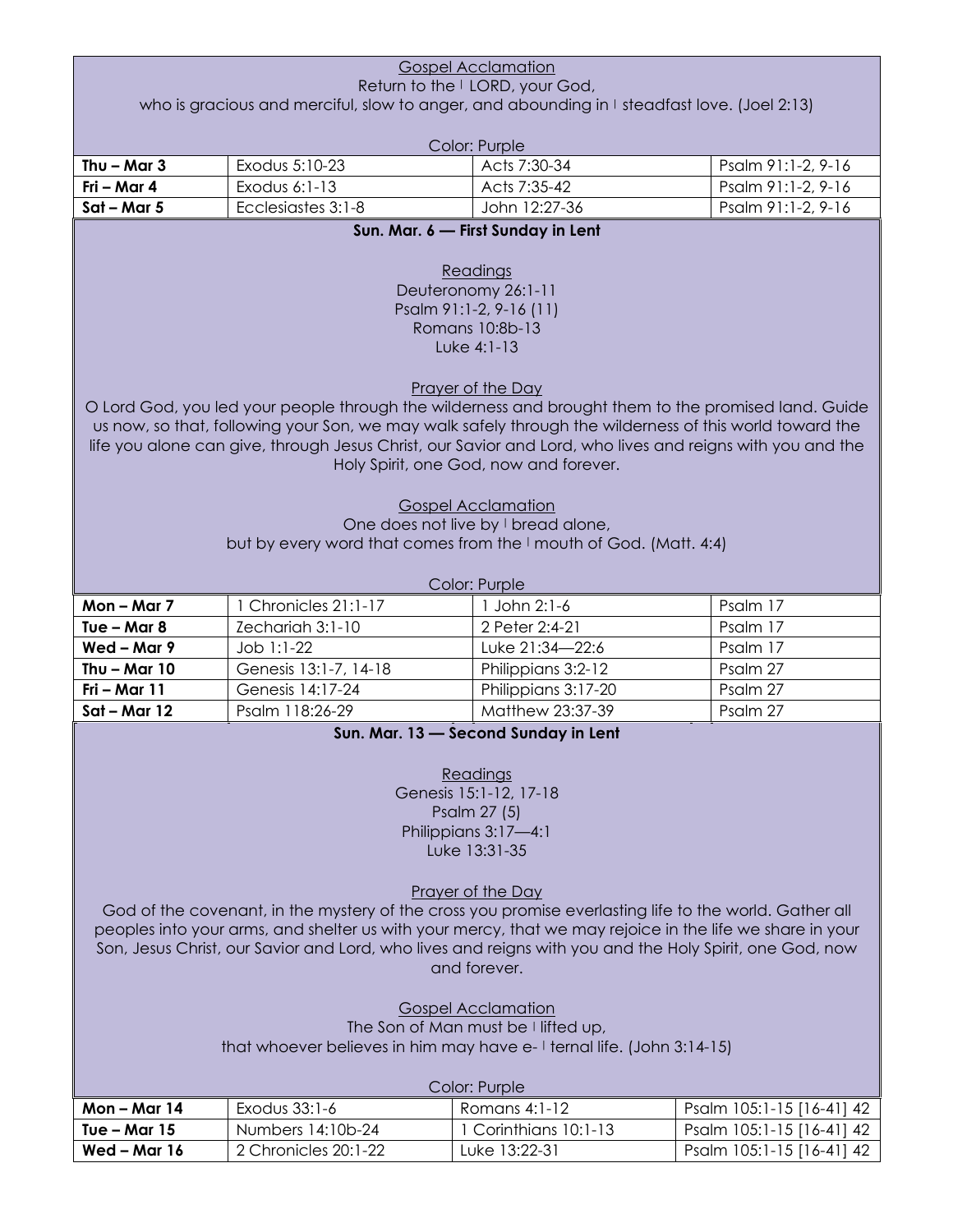| Thu $-$ Mar 17                                                  | Daniel 3:19-30                                                                                              | Revelation 2:8-11                                           | Psalm 63:1-8 |
|-----------------------------------------------------------------|-------------------------------------------------------------------------------------------------------------|-------------------------------------------------------------|--------------|
| Fri - Mar 18                                                    | Daniel 12:1-4                                                                                               | Revelation 3:1-6                                            | Psalm 63:1-8 |
| $Sat - Mar 19$                                                  | Isaiah 5:1-7                                                                                                | Luke 6:43-45                                                | Psalm 63:1-8 |
|                                                                 |                                                                                                             | <b>Or</b>                                                   |              |
|                                                                 |                                                                                                             |                                                             |              |
|                                                                 |                                                                                                             | Sat. Mar. 19 - Joseph, Guardian of Jesus                    |              |
|                                                                 |                                                                                                             |                                                             |              |
|                                                                 |                                                                                                             | Readings                                                    |              |
|                                                                 |                                                                                                             | 2 Samuel 7:4, 8-16                                          |              |
|                                                                 |                                                                                                             | Psalm 89:1-29 (2)                                           |              |
|                                                                 |                                                                                                             | Romans 4:13-18<br>Matthew 1:16, 18-21, 24a                  |              |
|                                                                 |                                                                                                             |                                                             |              |
|                                                                 |                                                                                                             | <b>Prayer of the Day</b>                                    |              |
|                                                                 | O God, from the family of your servant David you raised up Joseph to be the guardian of your incarnate      |                                                             |              |
|                                                                 | Son and the husband of his blessed mother. Give us grace to imitate his uprightness of life and his         |                                                             |              |
|                                                                 | obedience to your commands, through Jesus Christ, our Savior and Lord, who lives and reigns with you        |                                                             |              |
|                                                                 |                                                                                                             | and the Holy Spirit, one God, now and forever.              |              |
|                                                                 |                                                                                                             |                                                             |              |
|                                                                 |                                                                                                             | <b>Gospel Acclamation</b>                                   |              |
|                                                                 |                                                                                                             | We have a building from God, a house not I made with hands, |              |
|                                                                 |                                                                                                             | eternal $\vdash$ in the heavens. (2 Cor. 5:1)               |              |
|                                                                 |                                                                                                             |                                                             |              |
|                                                                 |                                                                                                             | Color: White                                                |              |
|                                                                 |                                                                                                             | Sun. Mar. 20 - Third Sunday in Lent                         |              |
|                                                                 |                                                                                                             |                                                             |              |
|                                                                 |                                                                                                             | Readings                                                    |              |
|                                                                 |                                                                                                             | <b>Isaiah 55:1-9</b>                                        |              |
|                                                                 |                                                                                                             | Psalm 63:1-8 (1)<br>1 Corinthians 10:1-13                   |              |
|                                                                 |                                                                                                             | Luke 13:1-9                                                 |              |
|                                                                 |                                                                                                             |                                                             |              |
|                                                                 |                                                                                                             | <b>Prayer of the Day</b>                                    |              |
|                                                                 | Eternal God, your kingdom has broken into our troubled world through the life, death, and                   |                                                             |              |
|                                                                 | resurrection of your Son. Help us to hear your word and obey it, and bring your saving love to fruition     |                                                             |              |
|                                                                 | in our lives, through Jesus Christ, our Savior and Lord, who lives and reigns with you and the Holy Spirit, |                                                             |              |
|                                                                 |                                                                                                             | one God, now and forever.                                   |              |
|                                                                 |                                                                                                             |                                                             |              |
|                                                                 |                                                                                                             | <b>Gospel Acclamation</b>                                   |              |
|                                                                 |                                                                                                             | Jesus began I to proclaim,                                  |              |
| Repent, for the kingdom of heaven I has come near. (Matt. 4:17) |                                                                                                             |                                                             |              |
| Color: Purple                                                   |                                                                                                             |                                                             |              |
| Mon-Mar 21                                                      | Jeremiah 11:1-17                                                                                            | Romans 2:1-11                                               | Psalm 39     |
| Tue - Mar 22                                                    | Ezekiel 17:1-10                                                                                             | Romans 2:12-16                                              | Psalm 39     |
| Wed-Mar 23                                                      | Numbers 13:17-27                                                                                            | Luke 13:18-21                                               | Psalm 39     |
| Thu $-$ Mar 24                                                  | Joshua 4:1-13                                                                                               | 2 Corinthians 4:16-5:5                                      | Psalm 32     |
| $Fri$ – Mar 25                                                  | Joshua 4:14-24                                                                                              | 2 Corinthians 5:6-15                                        | Psalm 32     |
| Or                                                              |                                                                                                             |                                                             |              |
|                                                                 |                                                                                                             |                                                             |              |
| Fri. Mar. 25 - Annunciation of Our Lord                         |                                                                                                             |                                                             |              |
|                                                                 |                                                                                                             |                                                             |              |
| Readings                                                        |                                                                                                             |                                                             |              |
| Isaiah 7:10-14                                                  |                                                                                                             |                                                             |              |
| Psalm 45                                                        |                                                                                                             |                                                             |              |
| Psalm 40:5-10 (8) {alternate}                                   |                                                                                                             |                                                             |              |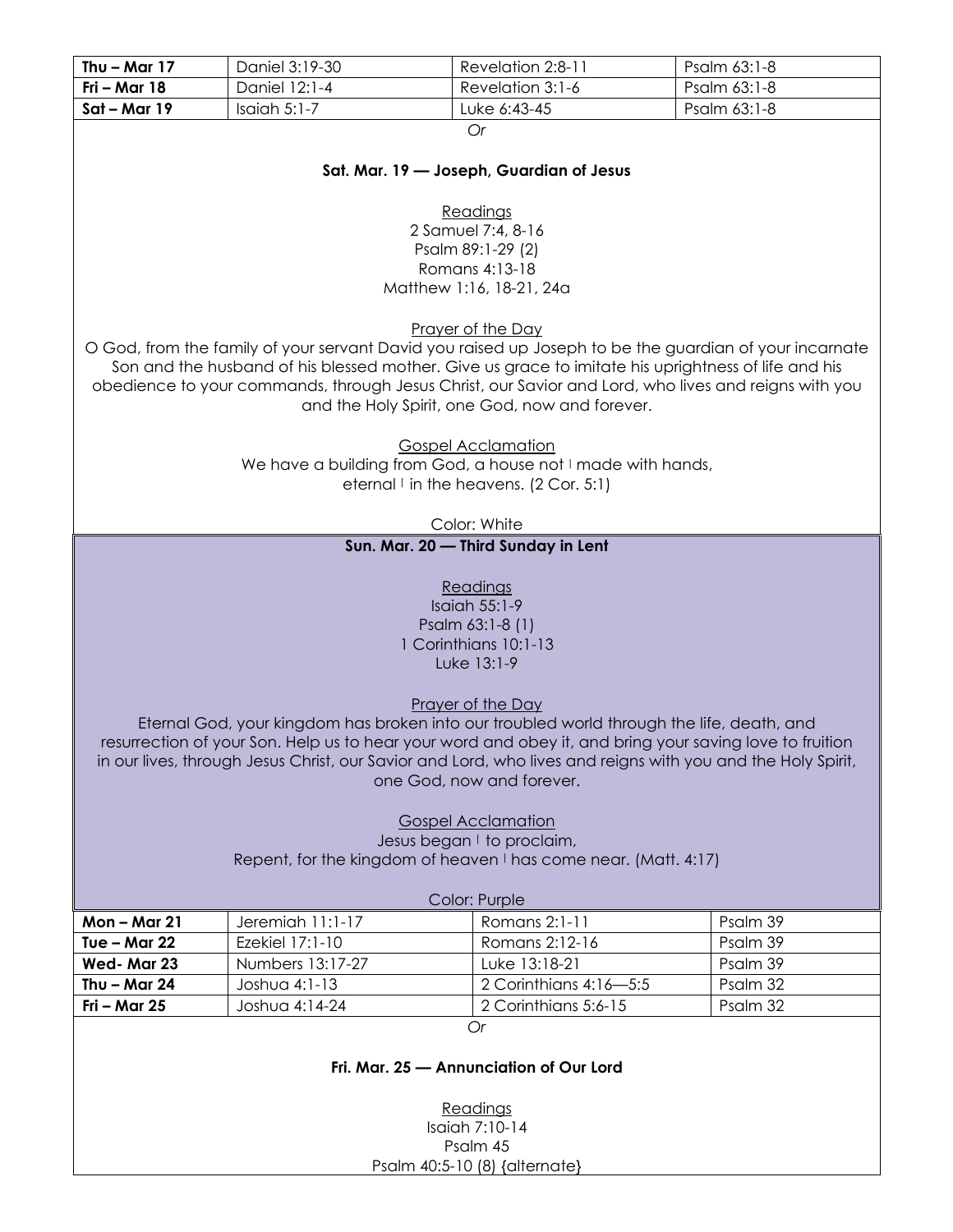| Hebrews 10:4-10<br>Luke 1:26-38                                                                                                                                                                                                                                                                                                                                                                                                                                                                                                                                                                           |                                   |                                       |                        |
|-----------------------------------------------------------------------------------------------------------------------------------------------------------------------------------------------------------------------------------------------------------------------------------------------------------------------------------------------------------------------------------------------------------------------------------------------------------------------------------------------------------------------------------------------------------------------------------------------------------|-----------------------------------|---------------------------------------|------------------------|
| Prayer of the Day<br>Pour your grace into our hearts, O God, that we who have known the incarnation of your Son, Jesus<br>Christ, announced by an angel, may by his cross and passion be brought to the glory of his resurrection;<br>for he lives and reigns with you, in the unity of the Holy Spirit, one God, now and forever.                                                                                                                                                                                                                                                                        |                                   |                                       |                        |
| <b>Gospel Acclamation</b><br>[Alleluia.] Greetings, O favored one! The   Lord is with you.<br>The Holy Spirit will   come upon you. [Alleluia.] (Luke 1:28, 35)                                                                                                                                                                                                                                                                                                                                                                                                                                           |                                   |                                       |                        |
|                                                                                                                                                                                                                                                                                                                                                                                                                                                                                                                                                                                                           |                                   | Color: White                          |                        |
| Sat - Mar 26                                                                                                                                                                                                                                                                                                                                                                                                                                                                                                                                                                                              | Exodus 32:7-14                    | Luke 15:1-10                          | Psalm 32               |
|                                                                                                                                                                                                                                                                                                                                                                                                                                                                                                                                                                                                           |                                   | Sun. Mar. 27 - Fourth Sunday in Lent  |                        |
| Readings<br>Joshua 5:9-12<br>Psalm 32 (11)<br>2 Corinthians 5:16-21<br>Luke 15:1-3, 11b-32<br><b>Prayer of the Day</b><br>God of compassion, you welcome the wayward, and you embrace us all with your mercy.<br>By our baptism clothe us with garments of your grace, and feed us at the table of your love,<br>through Jesus Christ, our Savior and Lord, who lives and reigns with you and the Holy Spirit,<br>one God, now and forever.<br><b>Gospel Acclamation</b><br>I will arise and go to my fa- I ther and say,<br>I have sinned against heaven I and before you. (Luke 15:18)<br>Color: Purple |                                   |                                       |                        |
| <b>Mon-Mar 28</b>                                                                                                                                                                                                                                                                                                                                                                                                                                                                                                                                                                                         | Leviticus 23:26-41                | Revelation 19:1-8                     | Psalm 53               |
| Tue – Mar $29$                                                                                                                                                                                                                                                                                                                                                                                                                                                                                                                                                                                            | Leviticus 25:1-19                 | Revelation 19:9-10                    | Psalm 53               |
| Wed - Mar 30                                                                                                                                                                                                                                                                                                                                                                                                                                                                                                                                                                                              | 2 Kings 4:1-7                     | Luke 9:10-17                          | Psalm 53               |
| Thu $-$ Mar 31                                                                                                                                                                                                                                                                                                                                                                                                                                                                                                                                                                                            | Isaiah 43:1-7                     | Philippians 2:19-24                   | Psalm 126              |
| Fri - Apr 1<br>$Sat - Apr 2$                                                                                                                                                                                                                                                                                                                                                                                                                                                                                                                                                                              | Isaiah 43:8-15<br>Exodus 12:21-27 | Philippians 2:25-3:1<br>John 11:45-57 | Psalm 126<br>Psalm 126 |
| Sun. Apr. 3 - Fifth Sunday in Lent<br>Readings<br>Isaiah 43:16-21<br>Psalm 126 (5)<br>Philippians 3:4b-14<br>John 12:1-8<br>Prayer of the Day<br>Creator God, you prepare a new way in the wilderness, and your grace waters our desert. Open our<br>hearts to be transformed by the new thing you are doing, that our lives may proclaim the extravagance<br>of your love given to all through your Son, Jesus Christ, our Savior and Lord, who lives and reigns with you<br>and the Holy Spirit, one God, now and forever.                                                                              |                                   |                                       |                        |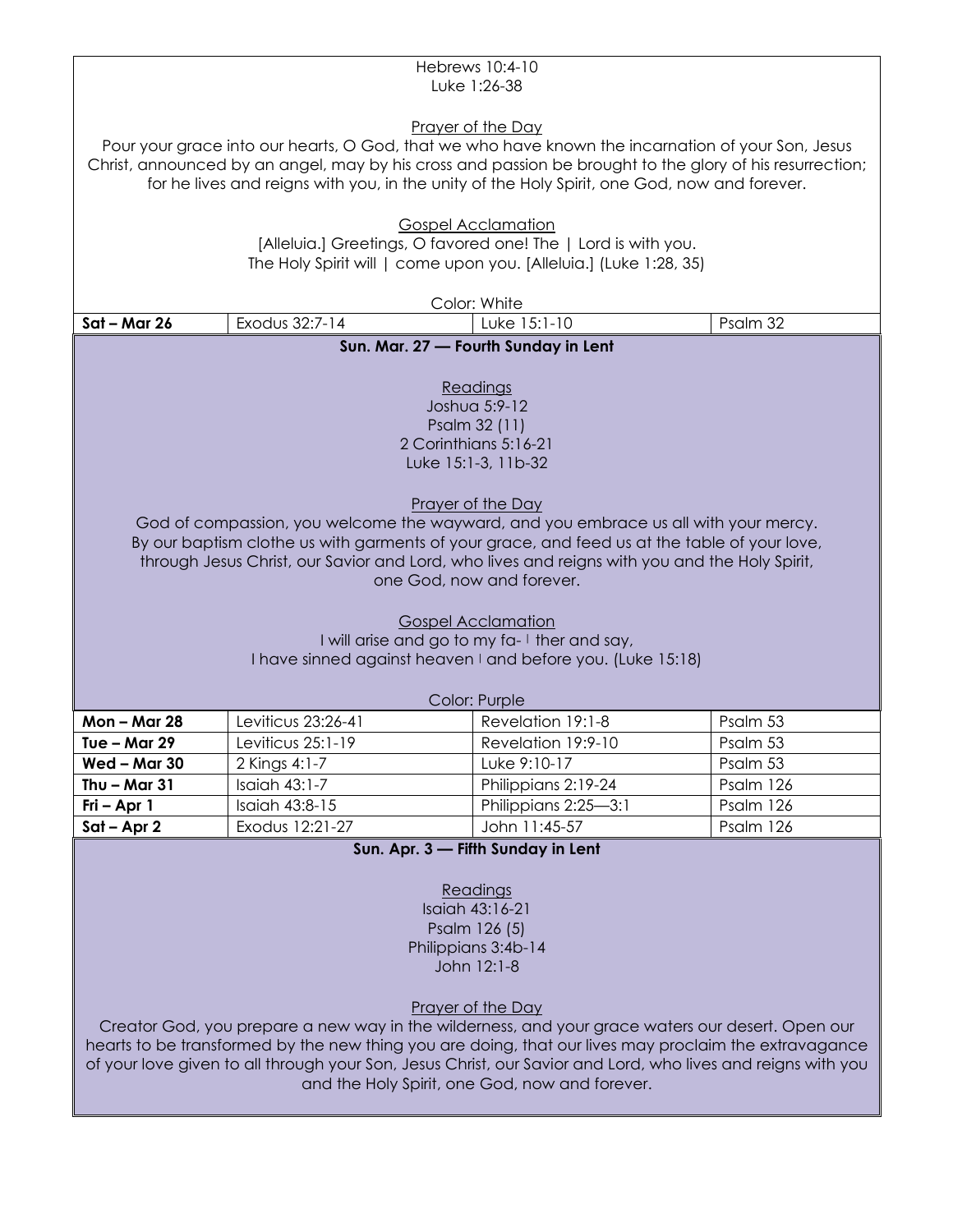Gospel Acclamation Forgetting what lies behind and straining forward to what I lies ahead, I press on toward the goal for the prize of the heavenly call of God I in Christ Jesus. (Phil. 3:13-14)

| Color: Purple   |                   |                  |               |
|-----------------|-------------------|------------------|---------------|
| Mon $-$ Apr 4   | Exodus 40:1-15    | Hebrews 10:19-25 | Psalm 20      |
| Tue $-$ Apr 5   | Judges 9:7-15     | John 2:18-28     | Psalm 20      |
| Wed $-$ Apr $6$ | Habakkuk 3:2-15   | Luke 18:31-34    | Psalm 20      |
| Thu $-$ Apr 7   | Isaiah $53:10-12$ | Hebrews 2:1-9    | Psalm 31:9-16 |
| $Fig - Apr 8$   | Isaiah 54:9-10    | Hebrews 2:10-18  | Psalm 31:9-16 |
| $Sat - Apr 9$   | Leviticus 23:1-8  | Luke 22:1-13     | Psalm 31:9-16 |

**Sun. Apr. 10 — Sunday of the Passion/Palm Sunday**

Readings Luke 19:28-40, Procession with Palms Isaiah 50:4-9a Psalm 31:9-16 (5) Philippians 2:5-11 Luke  $22:14 - 23:56$ Luke 23:1-49 {alternate}

Prayer of the Day

Everlasting God, in your endless love for the human race you sent our Lord Jesus Christ to take on our nature and to suffer death on the cross. In your mercy enable us to share in his obedience to your will and in the glorious victory of his resurrection, who lives and reigns with you and the Holy Spirit, one God, now and forever.

or

Sovereign God, you have established your rule in the human heart through the servanthood of Jesus Christ. By your Spirit, keep us in the joyful procession of those who with their tongues confess Jesus as Lord and with their lives praise him as Savior, who lives and reigns with you and the Holy Spirit, one God, now and forever.

or

O God of mercy and might, in the mystery of the passion of your Son you offer your infinite life to the world. Gather us around the cross of Christ, and preserve us until the resurrection, through Jesus Christ, our Savior and Lord, who lives and reigns with you and the Holy Spirit, one God, now and forever.

#### Gospel Acclamation

Christ humbled himself and became obedient to the point of death--even death I on a cross. Therefore God also highly exalted him and gave him the name that is above I ev'ry name. (Phil. 2:8-9)

Color: Purple/Scarlet

#### **Mon. Apr. 11 — Monday in Holy Week**

Readings Isaiah 42:1-9 Psalm 36:5-11 (7) Hebrews 9:11-15 John 12:1-11

Prayer of the Day O God, your Son chose the path that led to pain before joy and to the cross before glory. Plant his cross